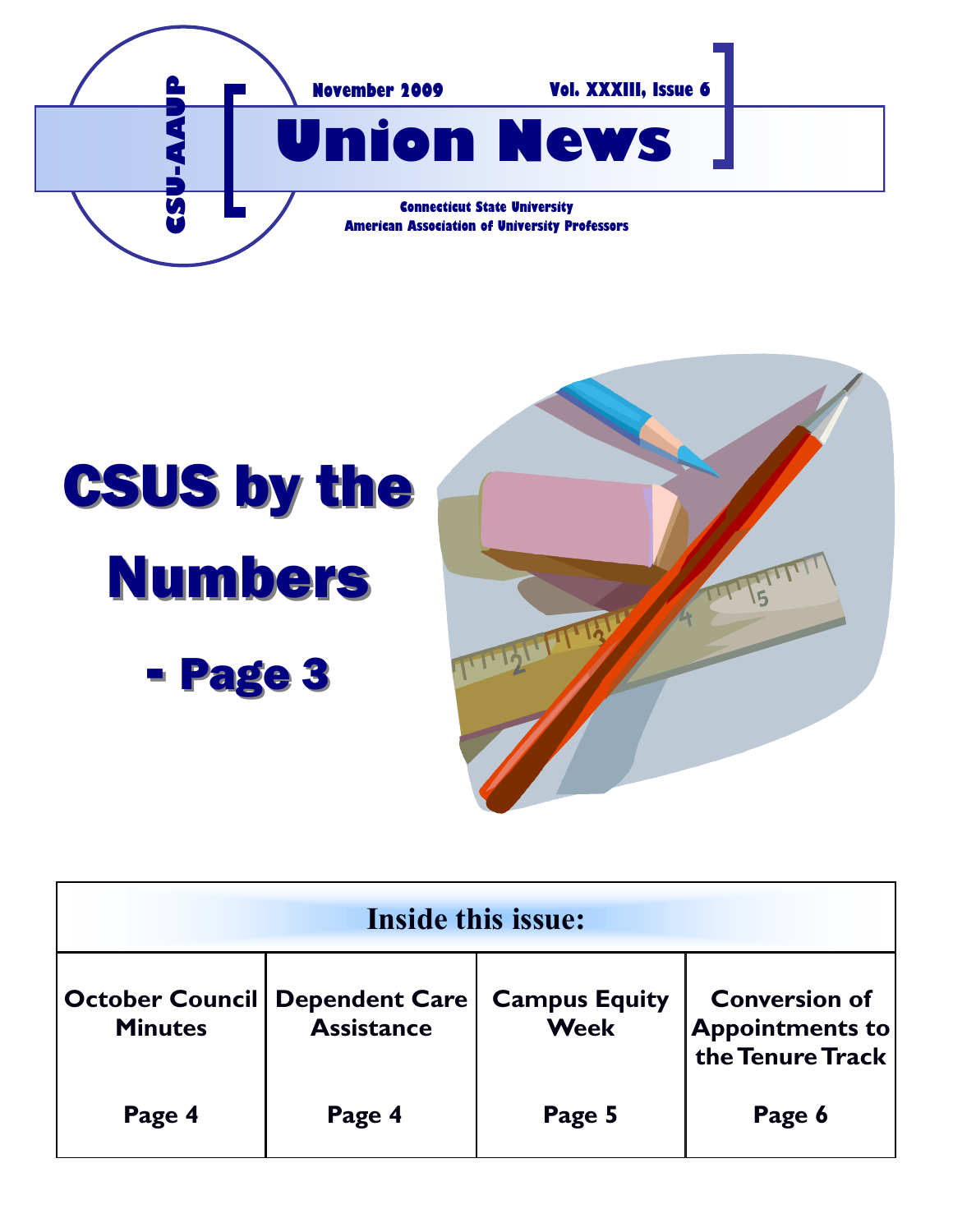## **Dates to Remember**

**(Contract dates may be superseded by Senate guidelines)**

- **11/13:** Dean submits recommendations for penultimate year tenure candidates (January hires); DEC submits evaluations and appropriate recommendations to the Dean for second year or later renewals (Jan. hires), penultimate tenure candidates (August hires), and promotion candidates
- **11/25**: University-wide P&T Committee submits recommendations to the Provost for penultimate year tenure candidates (Jan. hires)
- **11/30**: Provost takes required action and informs penultimate year tenure candidates (Jan. hires) of his decision
- **12/1**: DEC submits evaluations and appropriate recommendations to the Dean for professional assessment candidates; Dean submits recommendations for second year or later renewal candidates (Jan. hires)
- **12/18:** Dean submits recommendations for penultimate year tenure candidates (Aug hires) and promotion candidates

### *Union News*

CSU-AAUP Central Connecticut State University Marcus White Hall, Rooms 305, 307 & 310 New Britain, CT 06050 Phone (860) 832-3790 Fax (860) 832-3794 Email: aaup@ccsu.edu Website: www.ccsu.edu/aaup/csu

> Editor: Ellen Benson Bensonell@ccsu.edu

# Ready for Winter?

# **Snow Tires**

Town Fair Tire offers a 10% discount off any tire or wheel purchase at all 70 locations in CT, MA, RI and NH. You will also receive free lifetime flat repair, mounting, and lifetime rotation. In addition, you will receive free front wheel alignment with any tire purchase, free installation mounting with every tire purchase, and free snow tire changeover.

# **Planning a Trip for the Holidays?**

**Alamo Rent-A-Car** and **National Car Rental** provide discounts to CSU-AAUP members including up to 20% off regular prices and unlimited mileage.

Through membership in CSU-AAUP, members are entitled to **discounts off general admission to Anheuser-Busch Adventure Parks**. Parks include Busch Gardens and Water Country USA in Williamsburg, VA; Busch Gardens and Adventure Island in Tampa Bay, FL; Sea World Adventure Parks in Orlando, FL, San Diego, CA, and San Antonio, TX; and Sesame Place near Philadelphia, PA. Visit www.adventureclubonline.com and sign up for these savings and print coupons directly from a computer.

### **For information about how to obtain these benefits, contact your local AAUP office.**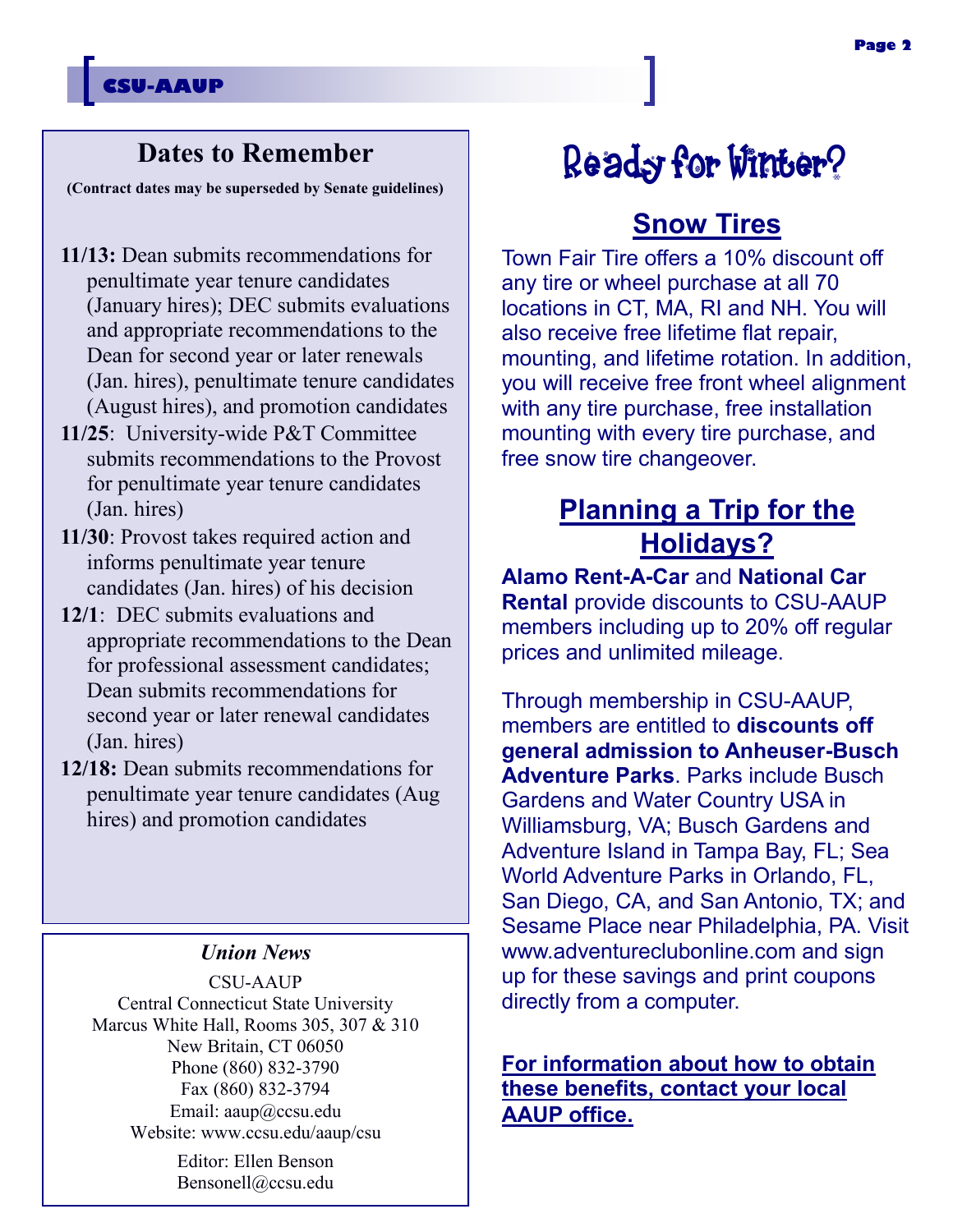# **CSUS by the Numbers**

CSUS had nearly two hundred employees retire under the state's retirement incentive program in June and July 2009. Of those retirements, more than twothirds were from the AAUP bargaining unit.

| <b>Unit</b>                    | <b>CCSU</b>    | <b>ECSU</b>    | <b>SCSU</b>    | <b>WCSU</b>    | <b>Total</b> |
|--------------------------------|----------------|----------------|----------------|----------------|--------------|
| <b>AAUP</b>                    | 29             | 6              | 37             | $\overline{7}$ | 79           |
| <b>A&amp;R</b>                 | 3              | $\mathbf{1}$   | $\mathbf 1$    | $\mathbf 1$    | 6            |
| <b>Clerical</b>                | 8              | $\overline{2}$ | 16             | $\overline{7}$ | 33           |
| <b>CPFU</b>                    | $\overline{2}$ | $\mathbf 1$    | 0              | 0              | 3            |
| Mgmt. Conf.                    | $\overline{4}$ | $\circ$        | $\overline{4}$ | $\mathbf{1}$   | 9            |
| <b>Maintenance</b>             | 10             | 4              | 18             | 8              | 40           |
| <b>SUOAF-</b><br><b>AFSCME</b> | 12             | $\overline{1}$ | 10             | $\overline{2}$ | 25           |
| <b>Total</b>                   | 68             | 15             | 86             | 26             | 195          |

Due to the high number of vacated AAUP positions, there has been an increase in special appointments on the four campuses. It is interesting to note though that the number of special appointments exceeds the numbers of faculty retirements on all but one campus, SCSU.

| <b>University</b> | <b>New Special</b><br>Appts. | <b>Returning</b><br><b>Special Appts.</b> | <b>Total</b> |
|-------------------|------------------------------|-------------------------------------------|--------------|
| <b>CCSU</b>       | 43                           | 22                                        | 65           |
| <b>ECSU</b>       | 16                           | 10                                        | 26           |
| <b>SCSU</b>       | 20                           | 13                                        | 33           |
| <b>WCSU</b>       | 23                           | 3                                         | 26           |
| <b>CSUS</b>       | 102                          | 48                                        | 150          |

As expected, the number of full-time faculty has decreased slightly from fall 2008 to fall 2009 and the number of part-time faculty has significantly increased. The CSU System is down 49 full-time faculty and is up 243 part-time faculty.

| <b>Full-time Faculty</b> |                  |                  |                   |
|--------------------------|------------------|------------------|-------------------|
| <b>University</b>        | <b>Fall 2008</b> | <b>Fall 2009</b> | <b>Difference</b> |
| <b>CCSU</b>              | 485              | 479              | -6                |
| <b>ECSU</b>              | 227              | 223              | -4                |
| <b>SCSU</b>              | 485              | 447              | $-38$             |
| <b>WCSU</b>              | 250              | 249              | $-1$              |
| <b>CSUS</b>              | 1447             | 1398             | $-49$             |

| <b>Part-time Faculty</b> |                  |                  |                   |
|--------------------------|------------------|------------------|-------------------|
| <b>University</b>        | <b>Fall 2008</b> | <b>Fall 2009</b> | <b>Difference</b> |
| <b>CCSU</b>              | 506              | 556              | $+50$             |
| <b>ECSU</b>              | 263              | 278              | $+15$             |
| <b>SCSU</b>              | 662              | 728              | $+66$             |
| <b>WCSU</b>              | 277              | 389              | $+112$            |
| <b>CSUS</b>              | 1708             | 1951             | $+243$            |

The CSU System reports record enrollments for fall 2009, an increase of between 3 and 5 percent, above a year ago. At most CSU campuses this has lead to an increase in the number of courses and sections offered.

| <b>University</b> | <b>Fall 2009 Courses</b><br>& Sections Offered | Fall 2008 Courses<br>& Sections Offered | <b>Difference</b> |
|-------------------|------------------------------------------------|-----------------------------------------|-------------------|
| <b>CCSU</b>       | 2,484                                          | 2,602                                   | $-118$            |
| <b>ECSU</b>       | 1,433                                          | 1,345                                   | 88                |
| <b>SCSU</b>       | 2,513                                          | 2,294                                   | 219               |
| <b>WCSU</b>       | 1,473                                          | 1,399                                   | 74                |
| <b>CSUS</b>       | 7,903                                          | 7,640                                   | 263               |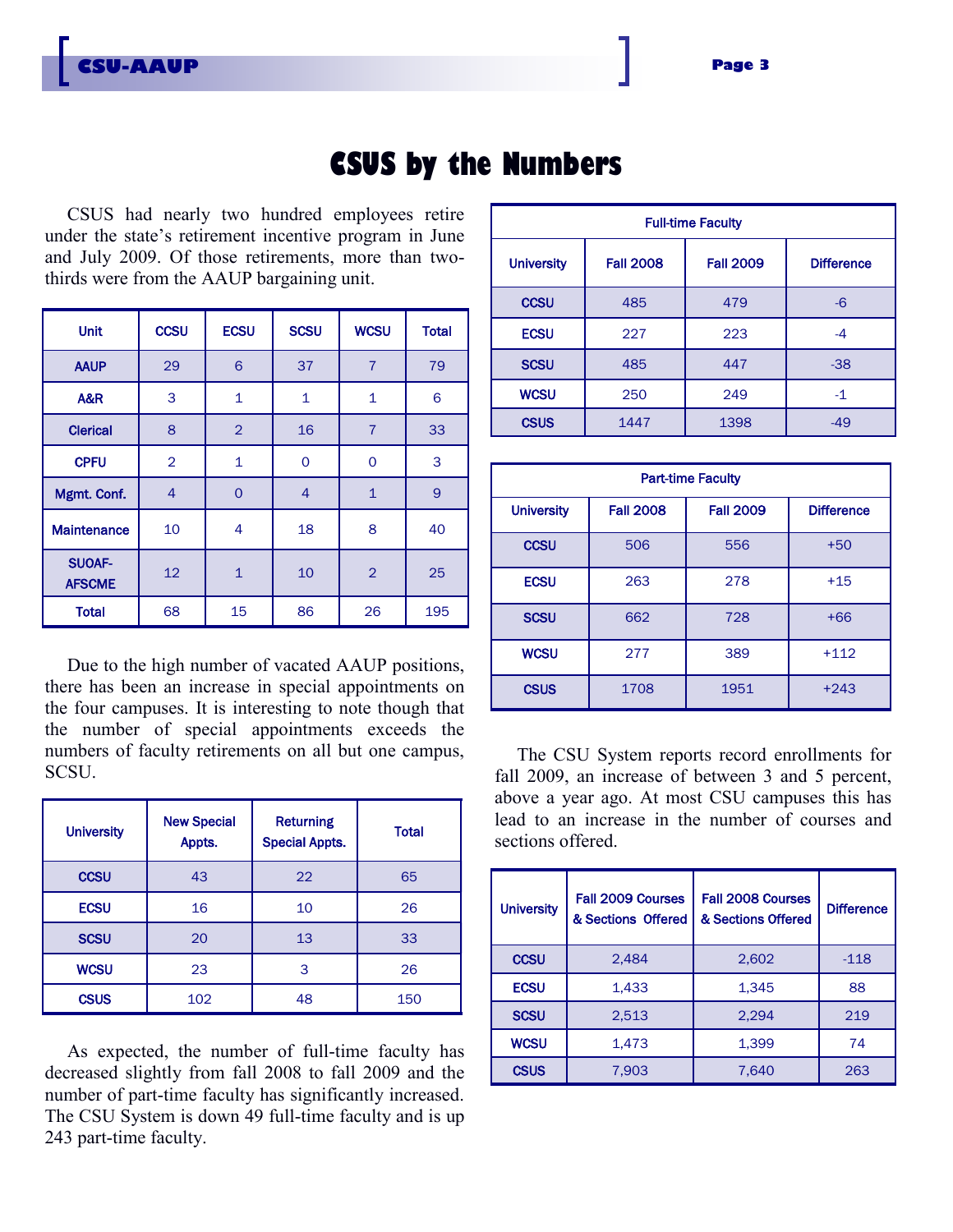# **Dependent Care Assistance October Council Meeting**

The Dependent Care/Day Care Assistance Program (DCAP) provides a tax-free way for you to pay for dependent care expenses, allowing you to save money on the cost of these services. This program operates in a similar manner to a Health Savings Account (HSA). You may contribute up to \$5,000 of your salary to your DCAP (\$2,500 if you file taxes separately), and the amount contributed to the DCAP is not subject to federal, state or social security taxes. If you are married, your spouse must also work, be a full-time student, or be disabled. **The open enrollment period for the 2010 Plan Year is from November 1 through November 30, 2009.** 

You may use the DCAP funds for services for children under the age of 13, whom you are entitled to claim as dependents on your federal income tax return and/or a disabled spouse or other disabled dependent who spends at least eight hours a day in your home. The approved services include care at licensed nursery schools, day camps (not overnight camps) and child care centers which provide day care as well as services from individuals who provide care in or outside your home (not including your or your spouse's dependents or children under age 19).

If you are currently participating in the DCAP program, you must complete a new election form for the 2010 plan year. Enrollment forms may be downloaded from the State Comptroller's website (www.osc.state.ct.us) or the Progressive Benefits Solution website (www.ctpbs.com). Enrollment forms must be postmarked by November 30, 2009. If you have any questions, please contact Progressive Benefit Solutions at 1-866-906-8023.

At its October 15 meeting, the CSU-AAUP Council:

- Authorized sending up to 10 persons to the Labor Law and Labor Arbitration conference hosted by the Labor Arbitration Institute in New York City on December 4.
- Approved purchasing an advertisement in the Connecticut Citizens Action Group's 2009-2010 Consumer Handbook .
- Discussed the issue of hiring individuals serving in special appointments for tenure track lines without performing an affirmative action search.
- Discussed the status of certain grievances and unfair labor complaints.
- Held a discussion about the recent four dinners that AAUP representatives had with the Board of Trustees, Chancellor, and faculty senate representatives.
- Discussed the matter of SEBAC filing a grievance on the "steering" of members into the Alternate Retirement Plan.

The National Center for the Study of Collective Bargaining in Higher Education and the Professions launched the online *Journal of Collective Bargaining in the Academy* last month*.* You can read it at http://www.library.eiu.edu/ ncscbhep/journal/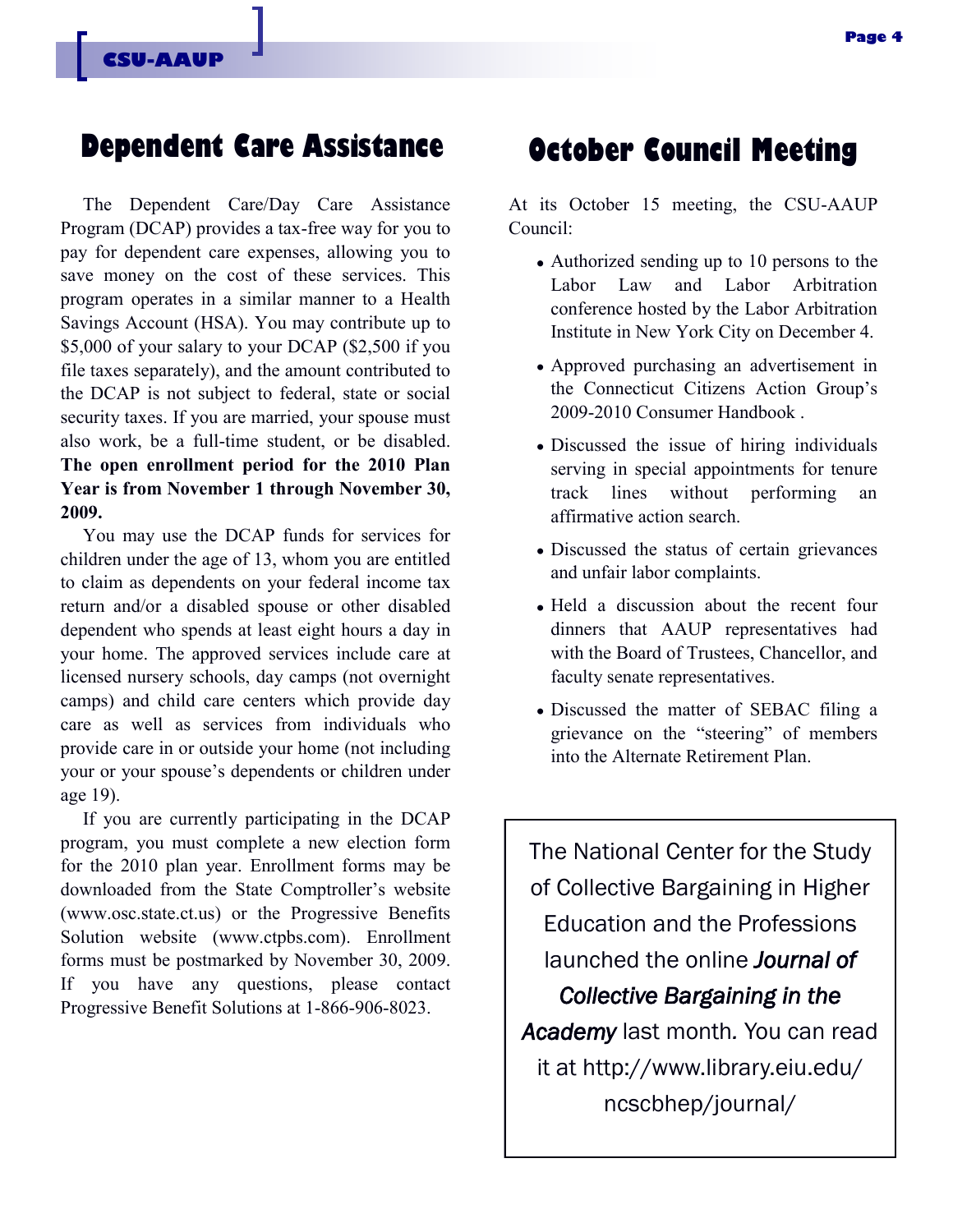As part of Campus Equity Week, an international event to draw attention to the increasing reliance on part-time faculty, CSU-AAUP invited Peter D.G. Brown, Distinguished Service Professor of German (SUNY New Paltz) and a founding member of the "New Faculty Majority", to be the keynote speaker at a forum on Wednesday, October 28 and to lead a workshop on Thursday, October 29.

In his keynote speech, Dr. Brown noted that approximately two-thirds of those teaching at universities currently are not on the tenure track. The prevalence of casualized labor in the academia has many drawbacks, including undermining academic freedom, destroying shared governance, undermining teaching effectiveness, maximizing vulnerability to political pressures, demeaning and decreasing the status of the teaching profession, decreasing faculty control over curriculum, threatening the benefits for all workers at the university, decreasing support for advance research, and encouraging unfair employment practices across all fields beyond the professoriate.

At SUNY, Dr. Brown, a tenured, full-time faculty member helped adjuncts organize by forming an interest group for them outside of the union, called the Adjunct Faculty Association (AFA). The AFA put pressure on the union and as a result, they received a significant salary increase within a matter of months. Following that success the AFA leaders ran for positions on the union's Executive Committee and won. Through the SUNY Delegate Assembly of the union, they began spreading the word to other campuses in the SUNY System. Dr. Brown also helped to establish the New Faculty Majority, a national organization to promote the equitable treatment of and advancing academic freedom for all adjunct and contingent faculty, which was founded earlier this year. For more information, visit www.newfacultymajority.info.

CSU-AAUP has supported and sponsored Campus Equity Week activities since 2001.

# **New Faculty Majority AAUP Organizing at UConn Health Center**

*Reprinted from The Hartford Courant*

Faculty members at the University of Connecticut Health Center will vote next month on whether to unionize.

The vote will be held Nov. 17 and 18, from 6 a.m. to 7:30 p.m. Teaching, research and clinical faculty members are eligible to vote. If they vote to unionize, they would form a new chapter of the American Association of University Professors, which represents UConn faculty on the Storrs and regional campuses.

Ed Marth, executive director of the Connecticut Chapter of AAUP, said the union effort comes against the backdrop of a financially difficult time for hospitals, state budget cuts that hit health center workers and concerns about a proposed merger of the health center and Hartford Hospital.

"We happen to think, and a number of faculty happen to think, that the best way to work on that collaboratively would be to form an organization, rather than being top-down dictated to," he said.

The health center administration opposes faculty unionization. In an August message, medical school Dean Cato Laurencin acknowledged the challenges and uncertainty the health center faces, but wrote that he believes "faculty unionization is NOT a solution."

"To the contrary, in my opinion, it would compound the challenges we face and greatly diminish the health center's ability to succeed," Laurencin wrote.

Two previous attempts to unionize health center faculty in recent years failed. In 2000, physicians, dentists and researchers voted 261-147 against a proposal to join Connecticut Council 4 of the American Federation of State, County and Municipal Employees and the Union of American Physicians and Dentists.

In a similar vote 18 months earlier, faculty members voted 250-169 against a union.

The health center has 4,939 employees, of which 3,868 are unionized.